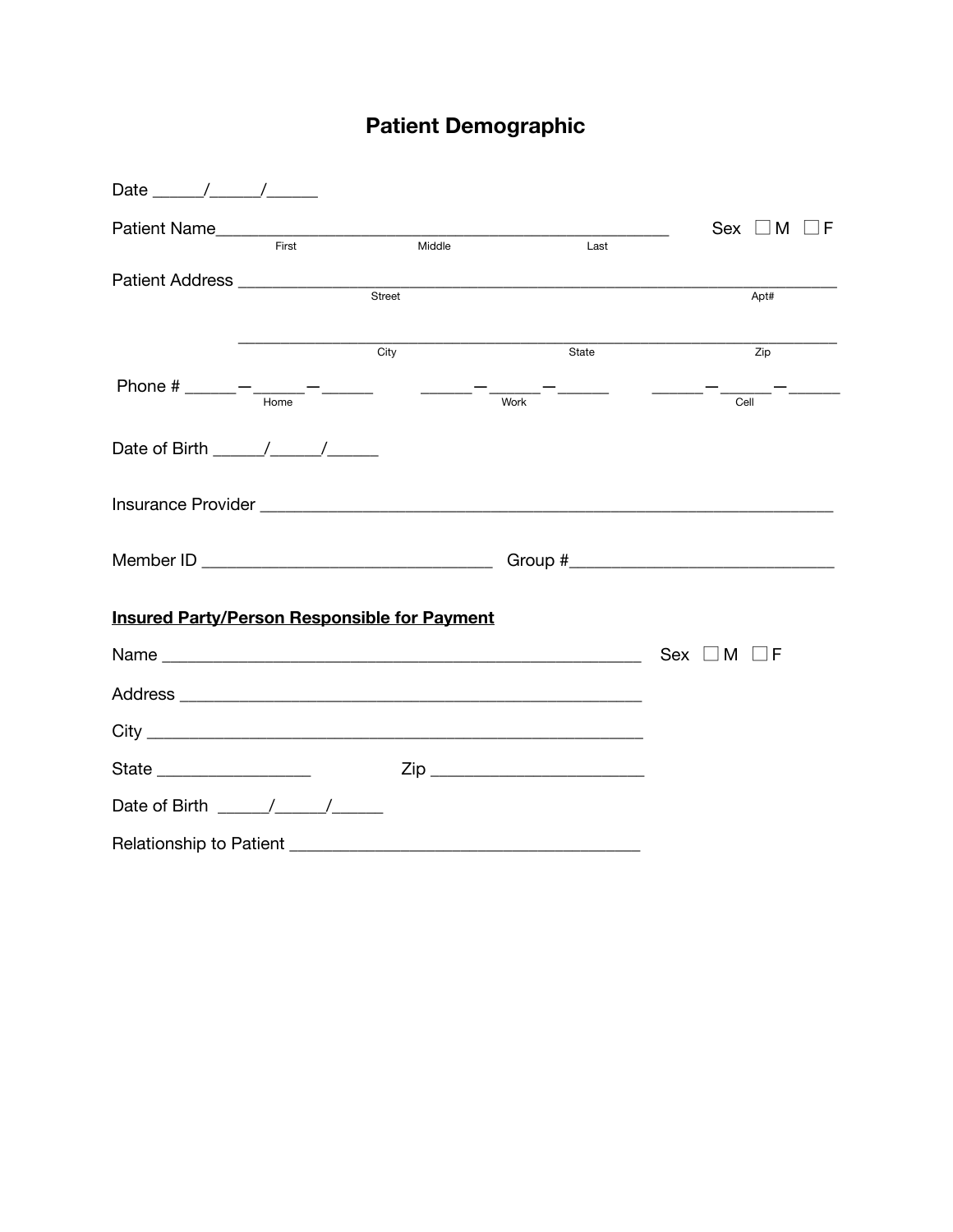#### Arlington Dermatology Clinic, PC

801 Road to Six Flags W. Ste #139 Arlington, TX 76012 Tel: 817-265-1356 Fax: 817-261-4309

## **Patient Information**

|                                                                                                                                                                    | MRN#________________                                                                       |                                  |                            |                                                                                                                                                                                                                                |  |  |
|--------------------------------------------------------------------------------------------------------------------------------------------------------------------|--------------------------------------------------------------------------------------------|----------------------------------|----------------------------|--------------------------------------------------------------------------------------------------------------------------------------------------------------------------------------------------------------------------------|--|--|
| <b>Phone Numbers:</b>                                                                                                                                              |                                                                                            |                                  |                            |                                                                                                                                                                                                                                |  |  |
|                                                                                                                                                                    |                                                                                            |                                  |                            |                                                                                                                                                                                                                                |  |  |
| Which is your preferred contact for phone calls from our office?                                                                                                   |                                                                                            |                                  | Home                       | Work<br>Cell                                                                                                                                                                                                                   |  |  |
| How would you like to be reminded of appointments?                                                                                                                 |                                                                                            | Home                             | Email                      | Cell (Text Message)                                                                                                                                                                                                            |  |  |
|                                                                                                                                                                    |                                                                                            |                                  | Cell (Not by Text Message) | No Reminders                                                                                                                                                                                                                   |  |  |
| Is it ok to leave detailed messages?                                                                                                                               | Yes<br>No                                                                                  |                                  |                            |                                                                                                                                                                                                                                |  |  |
| Email:                                                                                                                                                             |                                                                                            |                                  |                            |                                                                                                                                                                                                                                |  |  |
|                                                                                                                                                                    |                                                                                            |                                  |                            |                                                                                                                                                                                                                                |  |  |
| Would you like to receive e-mail notifications about your appointments?                                                                                            |                                                                                            |                                  | Yes                        | No                                                                                                                                                                                                                             |  |  |
| Would you like to be part of our Patient Portal?                                                                                                                   |                                                                                            | Yes                              | No                         |                                                                                                                                                                                                                                |  |  |
| results. You can also use it to update your contact information and medications, and to directly message<br>our office wit any questions or concerns you may have. | The Patient Portal allows you to view your appointments, medial records, and pathology/lab |                                  |                            |                                                                                                                                                                                                                                |  |  |
| <b>Personal Information:</b>                                                                                                                                       |                                                                                            |                                  |                            |                                                                                                                                                                                                                                |  |  |
| Language (for appointment reminders only):                                                                                                                         |                                                                                            | English<br>Spanish               |                            | Other the contract of the contract of the contract of the contract of the contract of the contract of the contract of the contract of the contract of the contract of the contract of the contract of the contract of the cont |  |  |
| Race:                                                                                                                                                              |                                                                                            |                                  |                            |                                                                                                                                                                                                                                |  |  |
| Asian                                                                                                                                                              | American Indian or Alaska Native                                                           | <b>Black or African American</b> |                            | White/Caucasian                                                                                                                                                                                                                |  |  |
| Native Hawaiian or Pacific Islander                                                                                                                                | <b>Other Race</b>                                                                          |                                  | Decline to Specify         |                                                                                                                                                                                                                                |  |  |
| <b>Ethnicity:</b>                                                                                                                                                  |                                                                                            |                                  |                            |                                                                                                                                                                                                                                |  |  |
| Hispanic or Latino                                                                                                                                                 | Not Hispanic or Latino                                                                     | Unknown                          |                            | Decline to Specify                                                                                                                                                                                                             |  |  |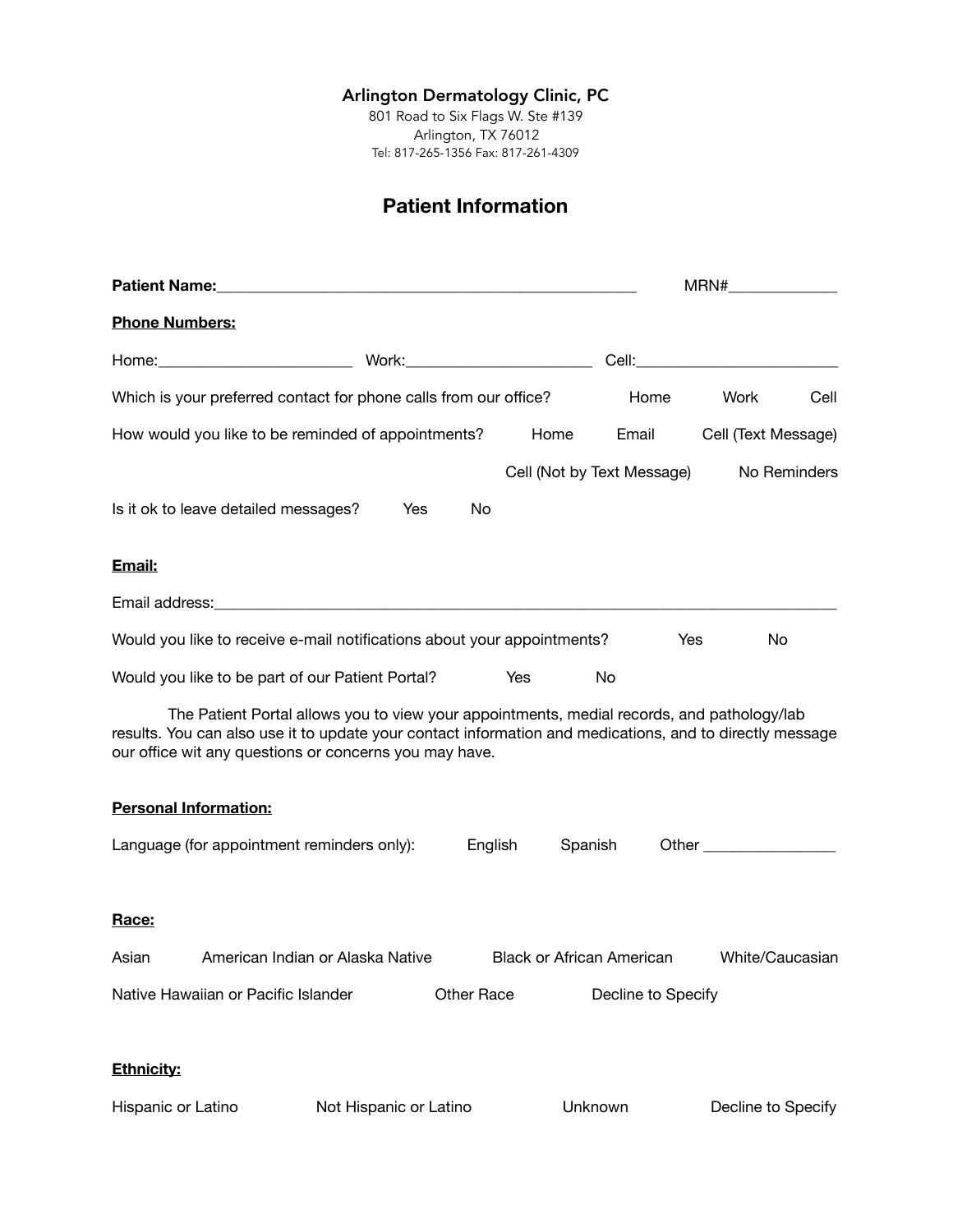**Emergency Contact:** 

| <b>Spouse:</b>                                                                                                       |      |
|----------------------------------------------------------------------------------------------------------------------|------|
|                                                                                                                      |      |
| Caretaker (if applicable):                                                                                           |      |
|                                                                                                                      |      |
| <b>Patient Employer:</b>                                                                                             |      |
|                                                                                                                      |      |
| Seasonal Address (if applicable):                                                                                    |      |
| <u> 1980 - Jan James James Barnett, fransk politik (d. 1980)</u>                                                     |      |
| <u> 1989 - Johann John Barn, mars ar breithinn ar breithinn an t-ann an t-ann an t-ann an t-ann an t-ann an t-an</u> |      |
| We greatly appreciate your time!                                                                                     |      |
|                                                                                                                      |      |
| *** Office Use Only***                                                                                               |      |
|                                                                                                                      | Date |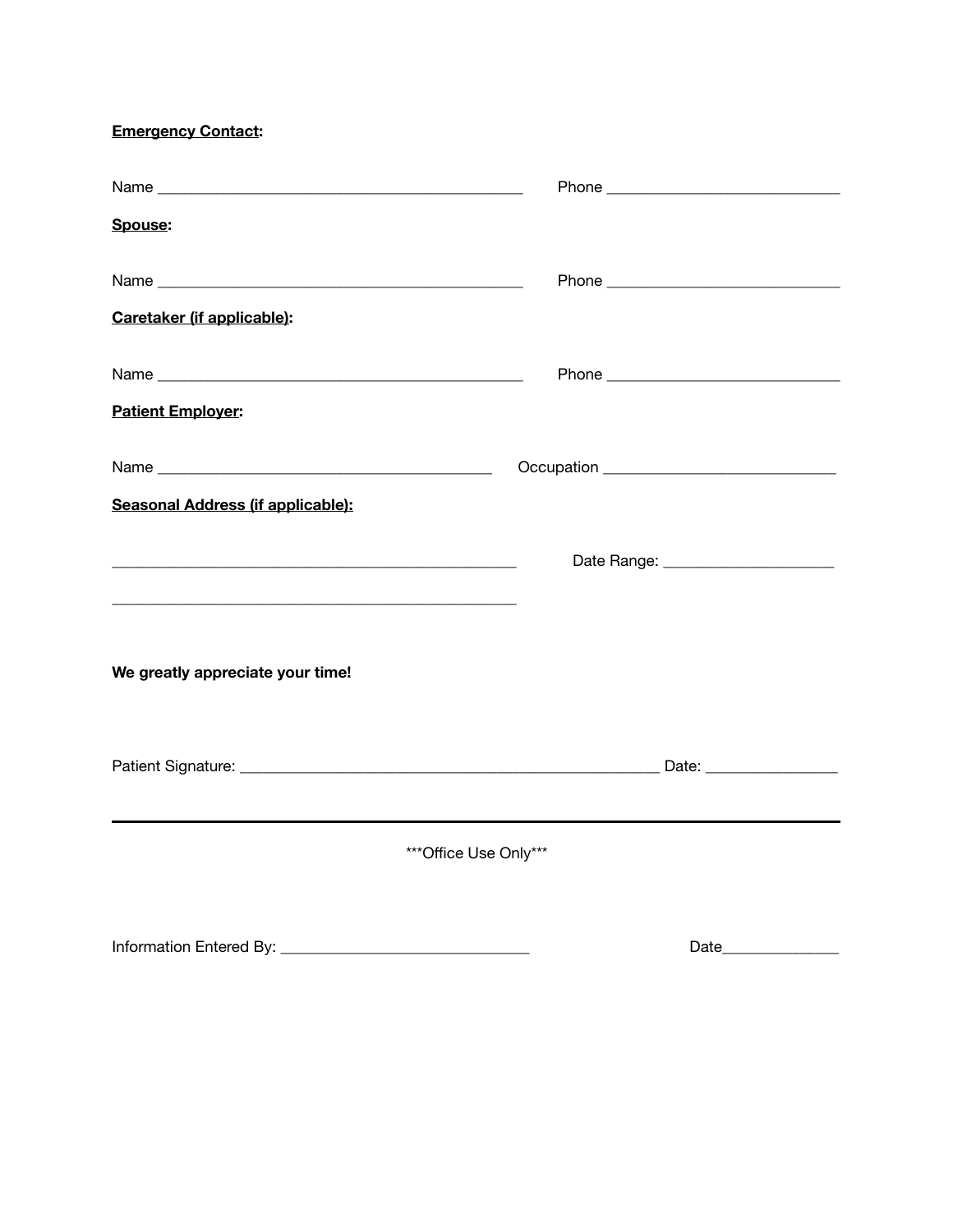#### **Medical History**

| Patient:                                                                                              |        |            |              |                            |        |           |                                            | Date:                |                                                                                                                     |            |        |
|-------------------------------------------------------------------------------------------------------|--------|------------|--------------|----------------------------|--------|-----------|--------------------------------------------|----------------------|---------------------------------------------------------------------------------------------------------------------|------------|--------|
| Are you allergic to any medications? $\Box$ YES                                                       |        |            |              | $\Box$ NO                  |        |           |                                            | If YES, please list: |                                                                                                                     |            |        |
| List all medications you are currently taking:                                                        |        |            |              |                            |        |           |                                            |                      |                                                                                                                     |            |        |
|                                                                                                       |        |            |              |                            |        |           |                                            |                      |                                                                                                                     |            |        |
|                                                                                                       |        |            |              |                            |        |           |                                            |                      | Do you currently have, or have a history of any of the following conditions? If YES, please explain on lines below. |            |        |
|                                                                                                       |        | <b>YES</b> | NO           |                            |        |           | <b>YES</b>                                 | NO.                  |                                                                                                                     | <b>YES</b> | NO.    |
| Anxiety                                                                                               |        | $\Box$     | $\Box$       | <b>Diabetes</b>            |        |           | $\Box$                                     | $\Box$               | Irregular Heartbeat                                                                                                 | $\Box$     | $\Box$ |
| Arthritis                                                                                             |        | $\Box$     | $\Box$       | End Stage Renal            |        |           | □                                          | □                    | Pacemaker                                                                                                           | $\Box$     | $\Box$ |
| <b>Artificial Joints</b>                                                                              |        | □          | $\Box$       | <b>GERD</b>                |        |           | □                                          | □                    | Leukemia                                                                                                            | $\Box$     | $\Box$ |
| Asthma                                                                                                |        | □          | $\Box$       | Glaucoma                   |        |           | $\Box$                                     | □                    | Lung Cancer                                                                                                         | $\Box$     | $\Box$ |
| <b>Blood Clots</b>                                                                                    |        | □          | $\Box$       | <b>Hearing Loss</b>        |        |           | $\Box$                                     | □                    | Lymphoma                                                                                                            | $\Box$     | $\Box$ |
| BPH                                                                                                   |        | □          | $\Box$       | Hepatitis                  |        |           | □                                          | $\Box$               | <b>Prostate Cancer</b>                                                                                              | $\Box$     | $\Box$ |
| <b>Breast Cancer</b>                                                                                  |        | □          | $\Box$       | <b>High Blood Pressure</b> |        |           | □                                          | □                    | <b>Radiation Treatment</b>                                                                                          | □          | $\Box$ |
| Colon Cancer                                                                                          |        | □          | $\Box$       | <b>High Cholesterol</b>    |        |           | □                                          | $\Box$               | Seizures                                                                                                            | $\Box$     | $\Box$ |
| <b>COPD</b>                                                                                           |        | □          | $\Box$       | <b>HIV</b>                 |        |           | $\Box$                                     | □                    | <b>Stroke</b>                                                                                                       | $\Box$     | $\Box$ |
| Coronary Artery Disease                                                                               |        | □          | $\Box$       | Hyperthyroidism            |        |           | □                                          | □                    | <b>Ulcerative Colitis</b>                                                                                           | □          | $\Box$ |
| Depression                                                                                            |        | $\Box$     | $\Box$       | Hypothyroidism             |        |           | $\Box$                                     | $\Box$               | Other (specify below)                                                                                               | $\Box$     | $\Box$ |
| Have you ever had dental anesthesia (Novocaine)? $\Box$ YES $\Box$ NO<br>When exposed to sun, do you: |        |            | □ Tan Only   | $\Box$ Tan and Burn        |        |           | $\Box$ Burn                                |                      | If YES, any bad reaction? $\Box$ YES                                                                                | $\Box$ NO  |        |
| Do you have a history of any of the following skin conditions?                                        |        |            |              |                            |        |           |                                            |                      |                                                                                                                     |            |        |
|                                                                                                       |        |            |              |                            |        |           |                                            |                      |                                                                                                                     |            |        |
|                                                                                                       | YES.   | <b>NO</b>  |              |                            | YES    | <b>NO</b> |                                            |                      |                                                                                                                     | <b>YES</b> | NO.    |
| Acne                                                                                                  | □      | $\Box$     | Eczema       |                            | $\Box$ | $\Box$    | Poison Ivy                                 |                      |                                                                                                                     | $\Box$     | $\Box$ |
| <b>Basal Cell Skin</b>                                                                                | $\Box$ | $\Box$     |              | Flaking/Itchy Scalp        | $\Box$ | $\Box$    | Psoriasis                                  |                      |                                                                                                                     | $\Box$     | $\Box$ |
| <b>Blistering Sunburns</b>                                                                            | □      | □          |              | Keloid Scars               | $\Box$ | □         | Sauamous Cell Skin Cancer                  |                      |                                                                                                                     | □          | □      |
| Dry Skin                                                                                              | $\Box$ | $\Box$     | Melanoma     |                            | $\Box$ | $\Box$    |                                            |                      | Other Skin Condition (specify below)                                                                                | $\Box$     | $\Box$ |
|                                                                                                       |        |            |              |                            |        |           |                                            |                      |                                                                                                                     |            |        |
|                                                                                                       |        |            |              |                            |        |           |                                            |                      |                                                                                                                     |            |        |
|                                                                                                       |        |            |              |                            |        |           |                                            |                      | Do you use IV drugs? □ YES □ NO If yes, what? __________________________________ How often? __________________      |            |        |
| Do you smoke?                                                                                         |        |            | $\Box$ Never | $\Box$ Past                |        |           | □ Currently □ Currently Other Tobacco User |                      |                                                                                                                     |            |        |
| Are you currently pregnant or planning a pregnancy? $\Box$ YES                                        |        |            |              |                            |        | $\Box$ NO |                                            |                      |                                                                                                                     |            |        |
| Do you bleed easily? $\Box$ YES                                                                       |        |            | $\Box$ NO    |                            |        |           |                                            |                      |                                                                                                                     |            |        |
|                                                                                                       |        |            |              |                            |        |           |                                            |                      |                                                                                                                     |            |        |
|                                                                                                       |        |            |              |                            |        |           |                                            |                      |                                                                                                                     |            |        |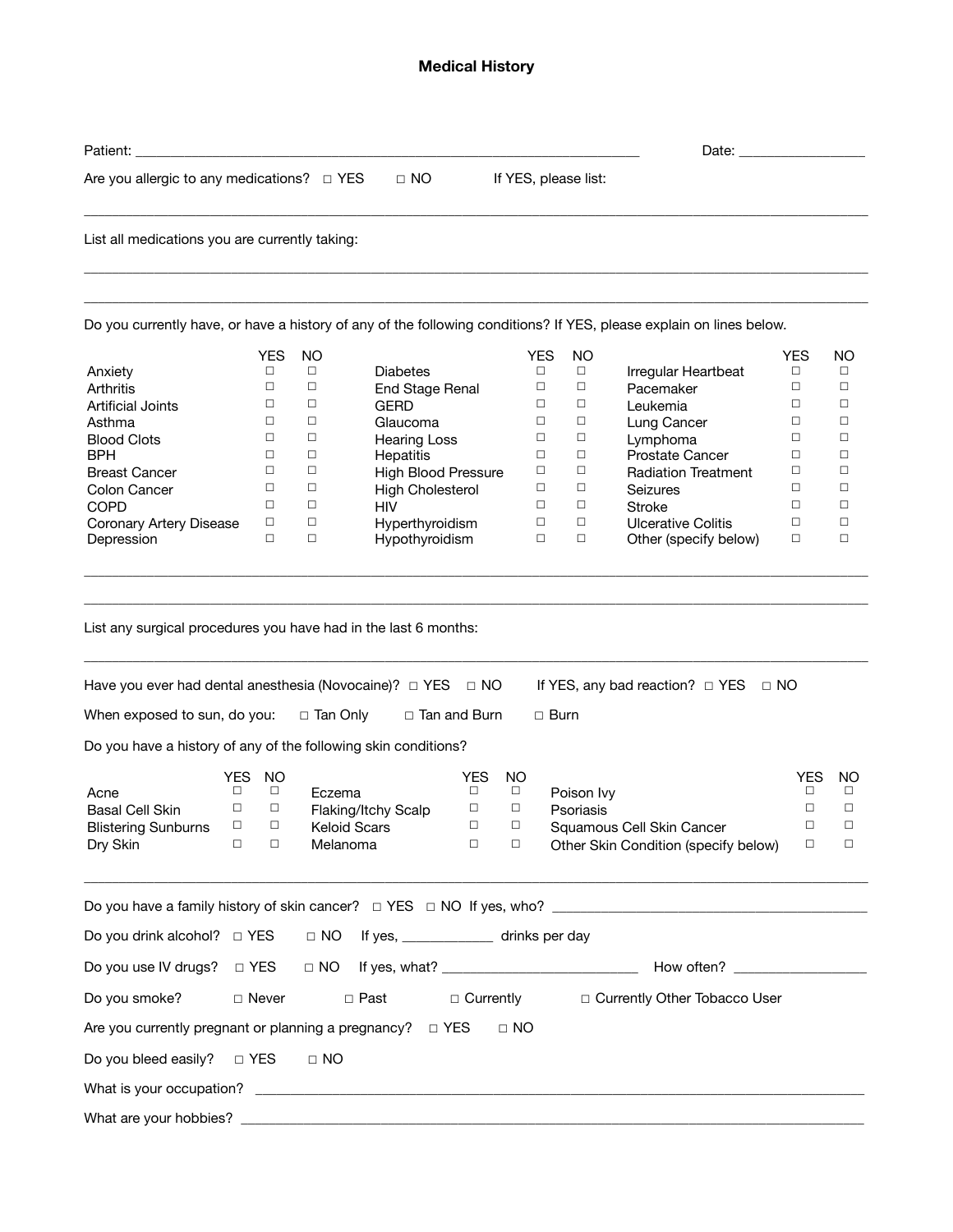#### Arlington Dermatology Clinic, PC

Dr. Mary Adams, MD 801 Road to Six Flags W. Ste #139 Arlington, TX 76012 Tel: 817-265-1356 Fax: 817-261-4309

# **Consent Form**

I consent to the use or disclosure of my protected health information by **Arlington Dermatology Clinic** (**ADC**) for the purpose of diagnosing or providing treatment to me, obtaining payment for my healthcare bills, or to conduct healthcare operations of **ADC**. I understand that the diagnosis or treatment of me by **Dr. Mary Adams** may be conditioned upon my consent as evidenced by my signature on this document.

I understand that I have the right to request a restriction as to how my protected health information is used or disclosed to carry to treatment, payment, or healthcare operations of the practice. **ADC** is not required to agree to the restrictions that I may request. However, if **ADC** agrees to a restriction that I request, the restriction is binding on **ADC** and **Dr. Mary Adams**.

I have the right to revoke this consent, in writing, at any time, except to the extent that **Dr. Mary Adams** or **ADC** has taken action in reliance on this consent.

My (protected health information) means health information, including my demographic information, collected from me and created or received by my physician, another healthcare provider, a health plan, my employer, or a healthcare clearinghouse. This protected health information relates to my past, present, or future physical or mental health or condition and identifies me, or there is a reasonable basis to believe the information may identify me.

I understand that I have a right to review **ADC** Notice of Privacy Practices prior to signing this document. The Notice of Privacy Practices has been provided to me. The Notice of Privacy Practices describes the types of uses and disclosures of my protected health information that will occur in my treatment, payment of my bills, or in the performance of healthcare operations of **ADC**. The Notice of Privacy Practices for **ADC** is also provided **in the HIPAA notebook located on the bookshelf in Dr. Mary Adams' office**. This Notice of Privacy Practices also describes my rights and the **ADC** duties with respect to the privacy practices that are described in the Notice of Privacy Practices. I may obtain a revised notice of privacy practices by calling the office and requesting a revised copy to be sent in the mail or by asking for one at the time of my next appointment.

Please list the name and relationship of the family members or other persons, if any, whom we may inform about your general medical condition and your diagnosis:

 $\_$  ,  $\_$  ,  $\_$  ,  $\_$  ,  $\_$  ,  $\_$  ,  $\_$  ,  $\_$  ,  $\_$  ,  $\_$  ,  $\_$  ,  $\_$  ,  $\_$  ,  $\_$  ,  $\_$  ,  $\_$  ,  $\_$  ,  $\_$  ,  $\_$  ,  $\_$  ,  $\_$  ,  $\_$  ,  $\_$  ,  $\_$  ,  $\_$  ,  $\_$  ,  $\_$  ,  $\_$  ,  $\_$  ,  $\_$  ,  $\_$  ,  $\_$  ,  $\_$  ,  $\_$  ,  $\_$  ,  $\_$  ,  $\_$  ,

 $\_$  ,  $\_$  ,  $\_$  ,  $\_$  ,  $\_$  ,  $\_$  ,  $\_$  ,  $\_$  ,  $\_$  ,  $\_$  ,  $\_$  ,  $\_$  ,  $\_$  ,  $\_$  ,  $\_$  ,  $\_$  ,  $\_$  ,  $\_$  ,  $\_$  ,  $\_$ 

May our office contact you at home with calls concerning appointment results from pathology, lab work, or any other healthcare info?

YES NO

Can confidential messages (i.e. appointment reminders) be left on your home answering machine or voicemail?

YES \_\_\_\_ NO\_\_\_\_

On your work answering machine or voicemail? YES \_\_\_\_ NO\_\_\_\_

I understand I am responsible for all charges whether covered by my insurance provider or not.

\_\_\_\_\_\_\_\_\_\_\_\_\_\_\_\_\_\_\_\_\_\_\_\_\_\_\_\_\_\_\_\_\_\_\_\_\_\_\_\_\_\_\_\_\_\_\_\_\_\_\_\_\_\_\_\_\_\_\_\_\_

Signature of Patient or Patient Representative